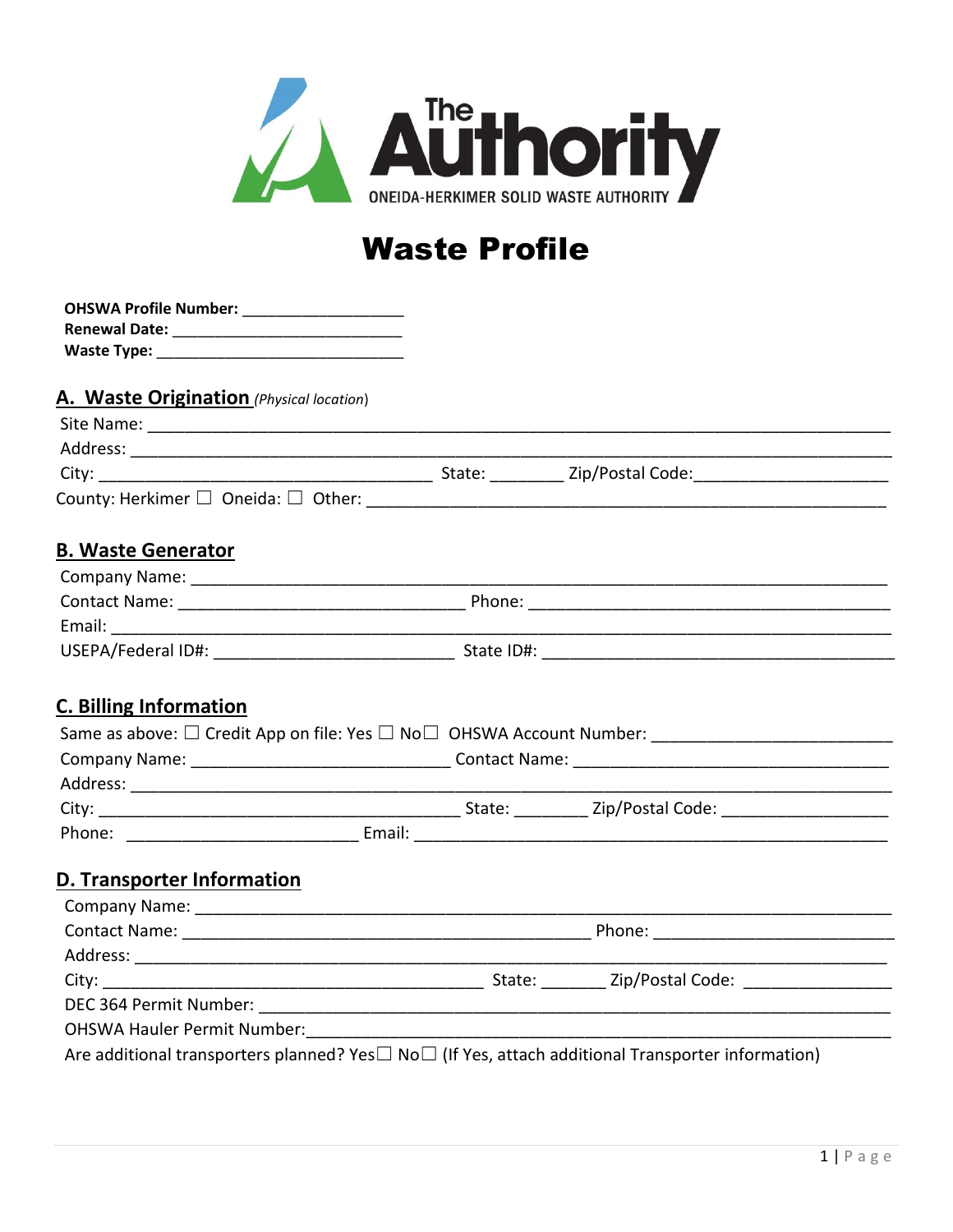## **E. Description of Waste Stream**

|                                     | Industrial/Commercial $\Box$ Municipal Solid Waste (MSW) $\Box$ C&D $\Box$ Select C&D $\Box$ Asbestos $\Box$ Sludge $\Box$ |
|-------------------------------------|----------------------------------------------------------------------------------------------------------------------------|
| Contaminated Soil $\Box$ ADC $\Box$ | (Complete the corresponding section below)                                                                                 |
|                                     |                                                                                                                            |
| 1. Industrial/ Commercial/MSW       |                                                                                                                            |

| Has there been any changes to the process in the past 3 years? Yes $\Box$ No $\Box$                    |  |  |
|--------------------------------------------------------------------------------------------------------|--|--|
| Is the waste hazardous, as defined by federal/state regulations? Yes $\Box$ No $\Box$                  |  |  |
| Is this regulated medical or infectious waste? Yes $\Box$ No $\Box$                                    |  |  |
|                                                                                                        |  |  |
| Is this waste heat generating or reactive? Yes $\Box$ No $\Box$                                        |  |  |
| Could the waste present operational/health issues while being handled? (Based on physical and chemical |  |  |
| properties) i.e. clogging of equipment radiators, respirator issues. Etc. ; Yes $\Box$ No $\Box$       |  |  |
| pH Range: _____________ To ____________                                                                |  |  |
|                                                                                                        |  |  |
| Indicate which of the following apply to the Waste Stream:                                             |  |  |
| Oxidizer $\Box$ Pyrophoric $\Box$ Explosive $\Box$ Shock Sensitive $\Box$ Radioactive $\Box$           |  |  |
|                                                                                                        |  |  |
|                                                                                                        |  |  |
| Does the waste contain any of the following?                                                           |  |  |
|                                                                                                        |  |  |
|                                                                                                        |  |  |
|                                                                                                        |  |  |
|                                                                                                        |  |  |
| Attached waste document; Lab Results □ SDS□ Process Description □                                      |  |  |
| (Complete Section G)                                                                                   |  |  |
|                                                                                                        |  |  |
| 2. Construction & Demolition Debris (C&D)/ Asbestos Waste/ Select C&D:                                 |  |  |
| Name of Site:                                                                                          |  |  |
|                                                                                                        |  |  |
| Is the waste hazardous, as defined by Federal/State regulations? Yes $\Box$ No $\Box$                  |  |  |
| Is this waste heat generating or reactive? Yes $\Box$ No $\Box$                                        |  |  |
|                                                                                                        |  |  |
| Indicate which of the following apply to the waste stream:                                             |  |  |
| Oxidizer $\Box$ Pyrophoric $\Box$ Explosive $\Box$ Shock Sensitive $\Box$ Radioactive $\Box$           |  |  |
| Odor: Strong □ Mild □ Slight □ None □ Describe:                                                        |  |  |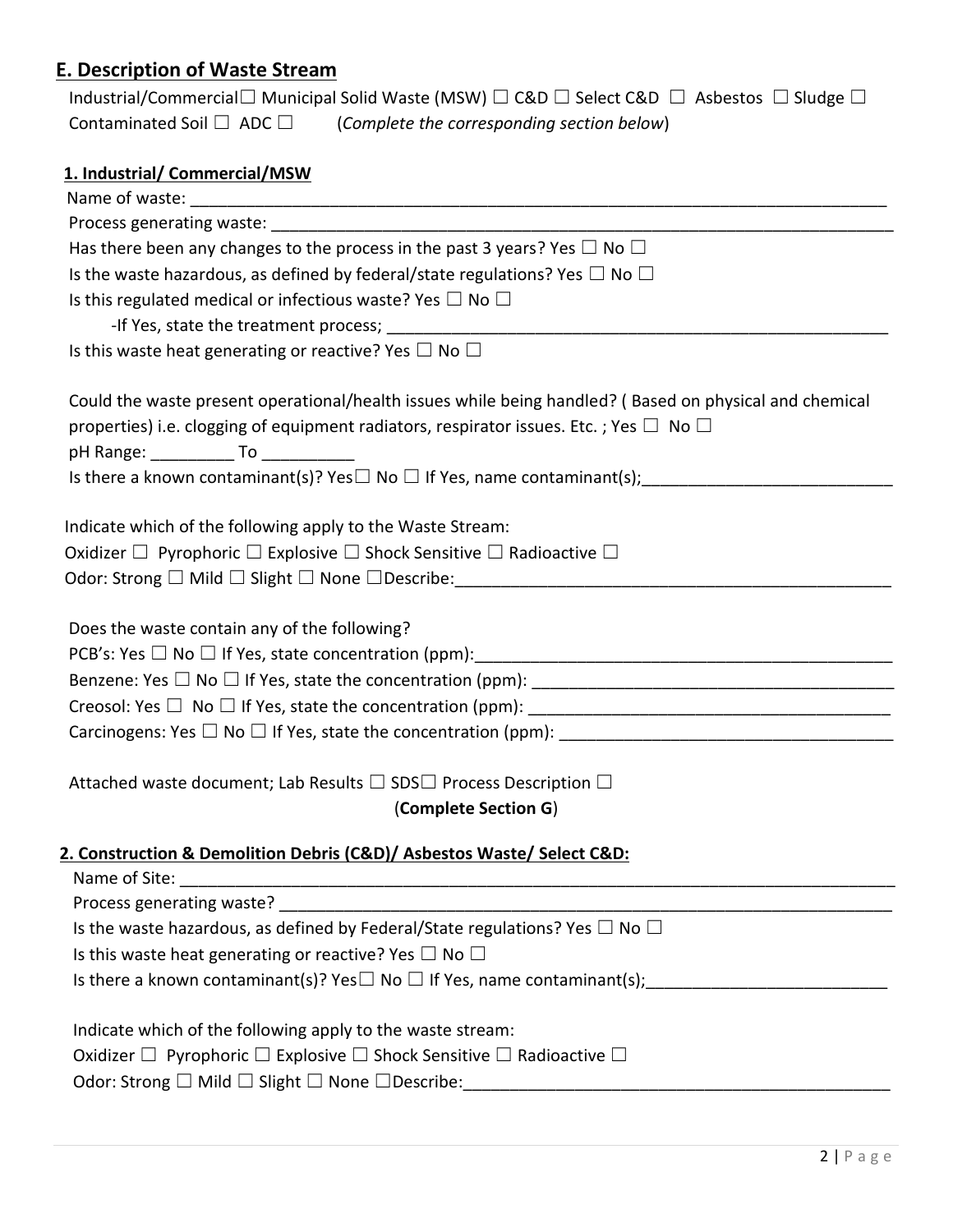| Does the waste contain any of the following?                                                              |  |  |  |  |
|-----------------------------------------------------------------------------------------------------------|--|--|--|--|
|                                                                                                           |  |  |  |  |
|                                                                                                           |  |  |  |  |
|                                                                                                           |  |  |  |  |
|                                                                                                           |  |  |  |  |
| Friable Asbestos: Yes $\square$ No $\square$                                                              |  |  |  |  |
| Nonfriable Asbestos: Yes □ No □                                                                           |  |  |  |  |
| Note: All Asbestos deliveries must be scheduled 24 hours prior to arrival.                                |  |  |  |  |
| Attached waste document; Asbestos Survey $\Box$ Lab Results $\Box$ Variance $\Box$                        |  |  |  |  |
| (Complete Section G)                                                                                      |  |  |  |  |
|                                                                                                           |  |  |  |  |
| 3. Sludge:                                                                                                |  |  |  |  |
| Sewage Treatment Plant $\square$ Industrial/Processed Sludge $\square$                                    |  |  |  |  |
|                                                                                                           |  |  |  |  |
|                                                                                                           |  |  |  |  |
| Is this waste heat generating or reactive? Yes $\Box$ No $\Box$                                           |  |  |  |  |
|                                                                                                           |  |  |  |  |
| Is the waste hazardous, as defined by Federal/state regulations? Yes $\Box$ No $\Box$                     |  |  |  |  |
| Indicate which of the following apply to the waste stream:                                                |  |  |  |  |
| Oxidizer $\Box$ Pyrophoric $\Box$ Explosive $\Box$ Shock Sensitive $\Box$ Radioactive $\Box$ None $\Box$  |  |  |  |  |
|                                                                                                           |  |  |  |  |
|                                                                                                           |  |  |  |  |
| Percent (%) solids: _______                                                                               |  |  |  |  |
| pH Range: _______________To _____________                                                                 |  |  |  |  |
| Paint filter test result: ___________________                                                             |  |  |  |  |
| Is this medical or infectious waste? Yes $\Box$ No $\Box$                                                 |  |  |  |  |
| - If Yes, state the treatment process;                                                                    |  |  |  |  |
| Attached waste document; Lab Results $\Box$ SDS $\Box$                                                    |  |  |  |  |
| (Complete Section G)                                                                                      |  |  |  |  |
| 4. Contaminated Soil (CS):                                                                                |  |  |  |  |
|                                                                                                           |  |  |  |  |
|                                                                                                           |  |  |  |  |
| Was the site suspected of having hazardous materials? Yes $\Box$ No $\Box$                                |  |  |  |  |
| -If Yes, state potential materials:                                                                       |  |  |  |  |
| Is the waste hazardous, as defined by Federal/state regulations? Yes $\Box$ No $\Box$                     |  |  |  |  |
| Is the waste from a CERCLA or State mandated clean up? Yes $\Box$ No $\Box$ If Yes, attach documentation. |  |  |  |  |
| Indicate which of the following apply to the waste stream:                                                |  |  |  |  |

Oxidizer  $\Box$  Pyrophoric  $\Box$  Explosive  $\Box$  Shock Sensitive  $\Box$  Radioactive  $\Box$ 

## Odor: Strong □ Mild □ Slight □ None □Describe:\_\_\_\_\_\_\_\_\_\_\_\_\_\_\_\_\_\_\_\_\_\_\_\_\_\_\_\_\_\_\_\_\_\_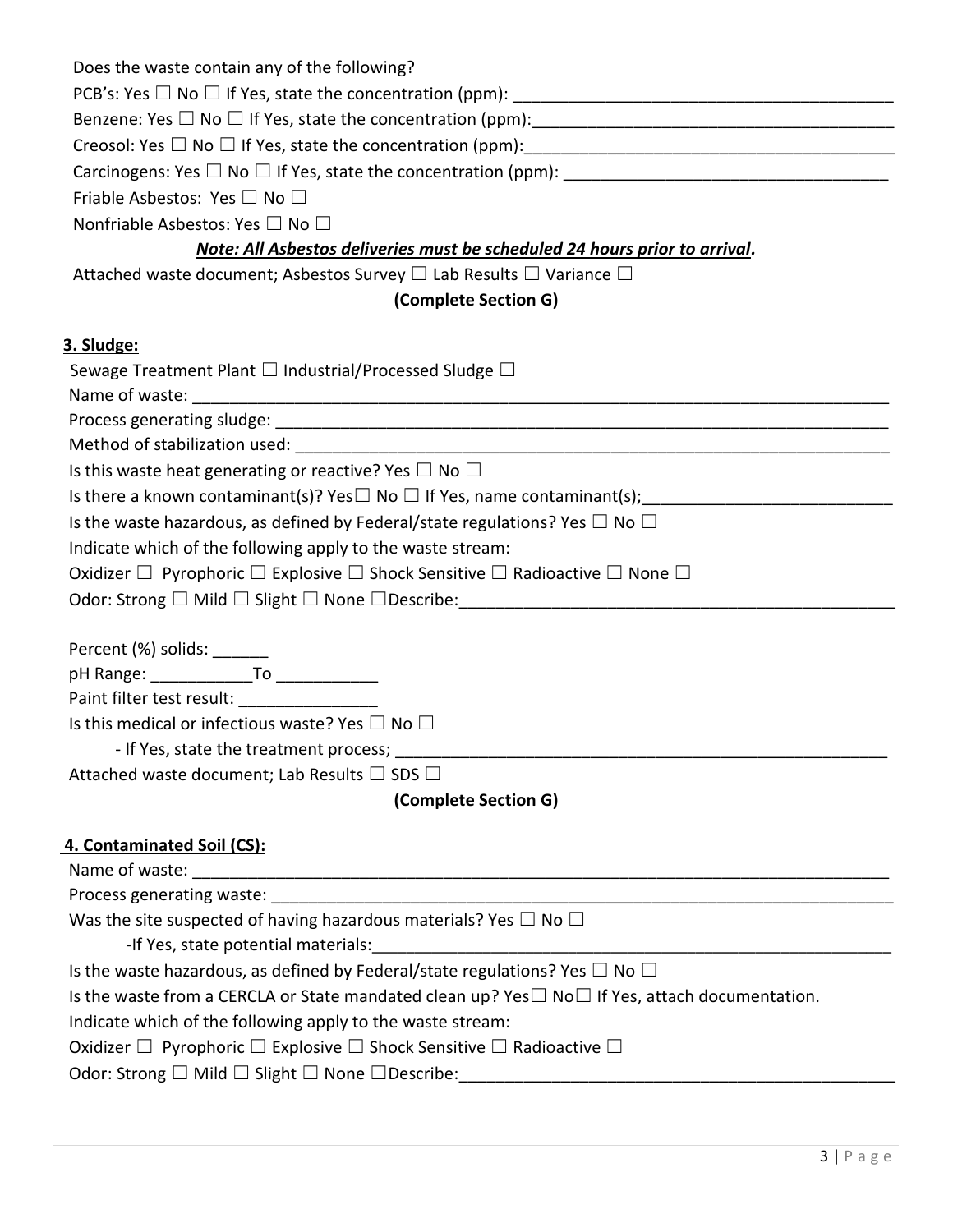| Does the waste contain any of the following?                                                                                             |  |  |  |  |
|------------------------------------------------------------------------------------------------------------------------------------------|--|--|--|--|
|                                                                                                                                          |  |  |  |  |
|                                                                                                                                          |  |  |  |  |
|                                                                                                                                          |  |  |  |  |
|                                                                                                                                          |  |  |  |  |
|                                                                                                                                          |  |  |  |  |
| Is this regulated medical or infectious waste? Yes $\Box$ No $\Box$                                                                      |  |  |  |  |
|                                                                                                                                          |  |  |  |  |
| Known contaminant(s): Gasoline $\square$ Diesel $\square$ Fuel Oil $\square$ Waste Oil $\square$ Other: Click or tap here to enter text. |  |  |  |  |
| Is this waste heat generating or reactive? Yes $\Box$ No $\Box$                                                                          |  |  |  |  |
| Percent (%) solids: ___________                                                                                                          |  |  |  |  |
| Paint filter test result: _________________                                                                                              |  |  |  |  |
| Attached waste document; Lab Results $\Box$ NYS DEC Virgin Spill Letter $\Box$                                                           |  |  |  |  |
| (Complete Section G)                                                                                                                     |  |  |  |  |
| <b>5. Alternative Daily Cover (ADC)</b>                                                                                                  |  |  |  |  |
| Type: Auto Fluff $\Box$ Incinerator Ash $\Box$ Processed C&D $\Box$ Alum $\Box$ Other:                                                   |  |  |  |  |
|                                                                                                                                          |  |  |  |  |
|                                                                                                                                          |  |  |  |  |
| Is the waste hazardous, as defined by federal/State regulations? Yes $\Box$ No $\Box$                                                    |  |  |  |  |
|                                                                                                                                          |  |  |  |  |
| Is this medical or infectious waste? Yes $\Box$ No $\Box$                                                                                |  |  |  |  |
|                                                                                                                                          |  |  |  |  |
| Indicate which of the following apply to the waste stream:                                                                               |  |  |  |  |
| Oxidizer $\Box$ Pyrophoric $\Box$ Explosive $\Box$ Shock Sensitive $\Box$ Radioactive $\Box$                                             |  |  |  |  |
|                                                                                                                                          |  |  |  |  |
|                                                                                                                                          |  |  |  |  |
| Does the Waste contain any of the following?                                                                                             |  |  |  |  |
|                                                                                                                                          |  |  |  |  |
|                                                                                                                                          |  |  |  |  |
|                                                                                                                                          |  |  |  |  |
|                                                                                                                                          |  |  |  |  |
|                                                                                                                                          |  |  |  |  |
| Is the waste heat generating or reactive? Yes $\Box$ No $\Box$                                                                           |  |  |  |  |
| Attached waste document; Lab Report □                                                                                                    |  |  |  |  |
| (Complete Section G)                                                                                                                     |  |  |  |  |
| <b>F. Quantity and Shipping Information</b>                                                                                              |  |  |  |  |
|                                                                                                                                          |  |  |  |  |
| Hauling Frequency: ___________Times Per: Week □ Month □ Year □ 1 Time □                                                                  |  |  |  |  |
|                                                                                                                                          |  |  |  |  |